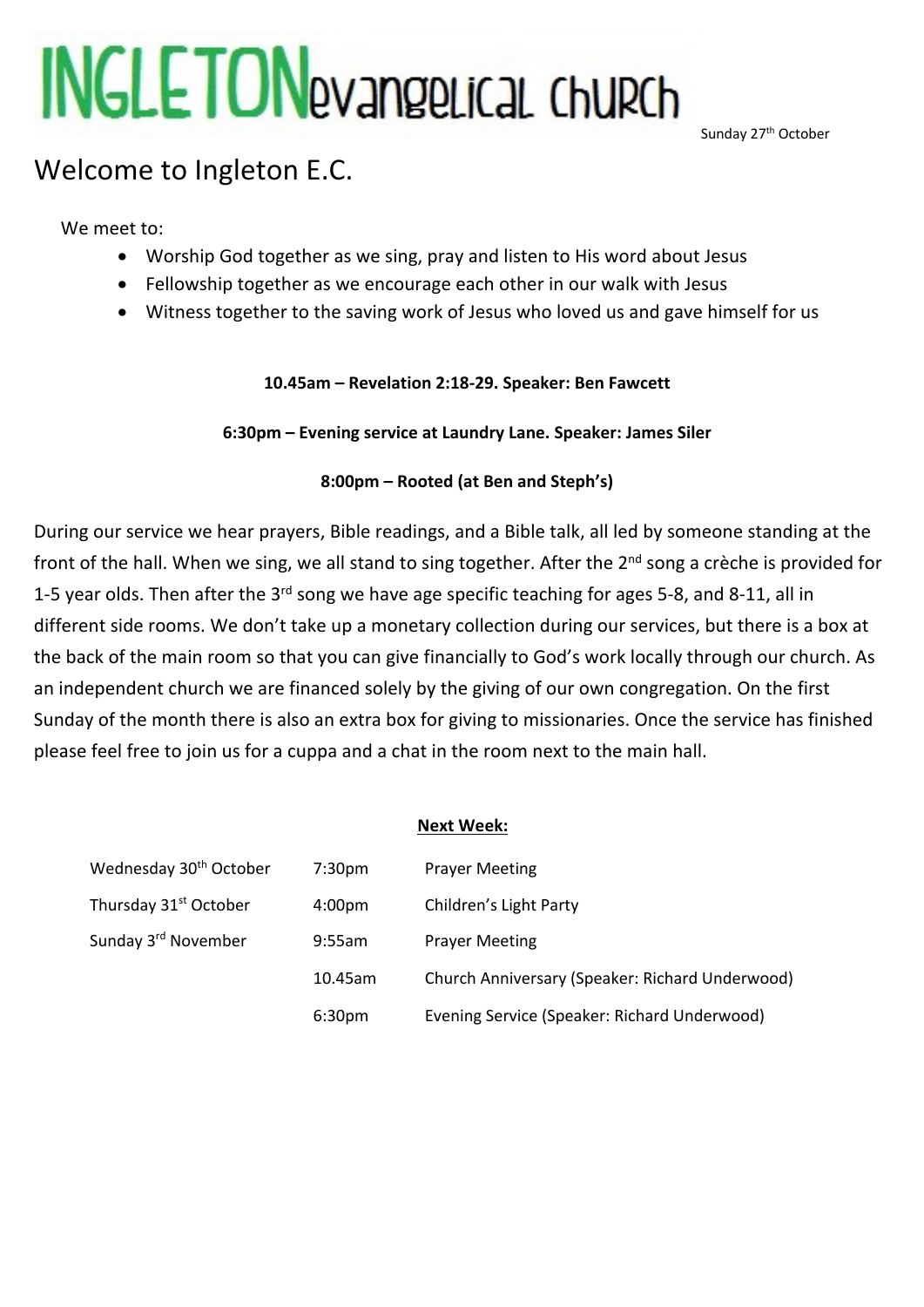# **Bible Reading: Revelation 2:18-29**

**<sup>18</sup>** "And to the angel of the church in Thyatira write: 'The words of the Son of God, who has eyes like a flame of fire, and whose feet are like burnished bronze.

**<sup>19</sup>** "'I know your works, your love and faith and service and patient endurance, and that your latter works exceed the first. **<sup>20</sup>**But I have this against you, that you tolerate that woman Jezebel, who calls herself a prophetess and is teaching and seducing my servants to practice sexual immorality and to eat food sacrificed to idols. **<sup>21</sup>** I gave her time to repent, but she refuses to repent of her sexual immorality. <sup>22</sup> Behold, I will throw her onto a sickbed, and those who commit adultery with her I will throw into great tribulation, unless they repent of her works,**<sup>23</sup>** and I will strike her children dead. And all the churches will know that I am he who searches mind and heart, and I will give to each of you according to your works. **<sup>24</sup>**But to the rest of you in Thyatira, who do not hold this teaching, who have not learned what some call the deep things of Satan, to you I say, I do not lay on you any other burden. **<sup>25</sup>**Only hold fast what you have until I come. **<sup>26</sup>** The one who conquers and who keeps my works until the end, to him I will give authority over the nations, **<sup>27</sup>** and he will rule[a] them with a rod of iron, as when earthen pots are broken in pieces, even as I myself have received authority from my Father.**28**And I will give him the morning star. **<sup>29</sup>**He who has an ear, let him hear what the Spirit says to the churches.'

# **Sermon Notes:**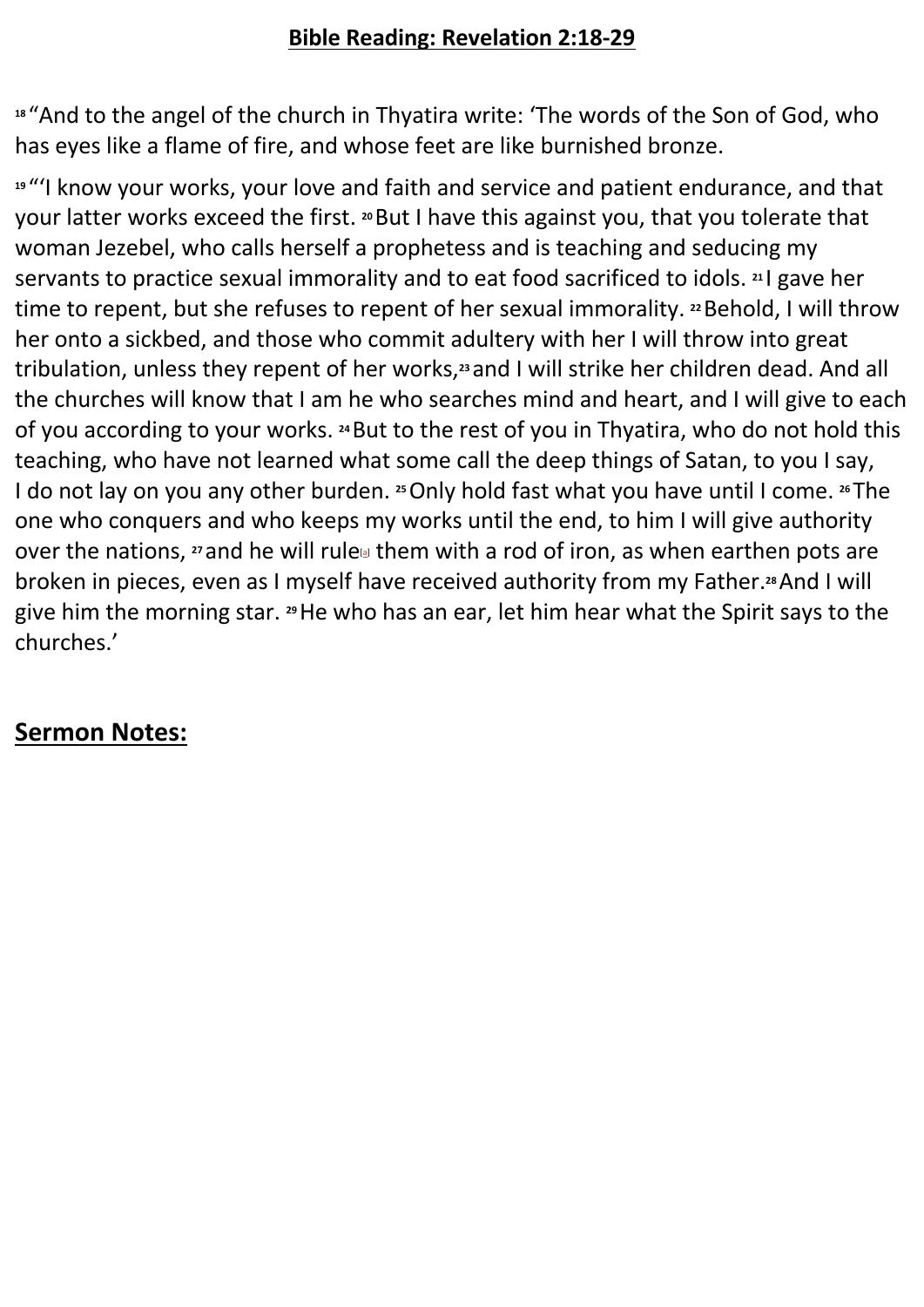# **Notices**

- We are planning on distributing flyers to all houses in Ingelton with dates of some of our Christmas events. If this is something you would be willing to get involved with please see Richard or Jean who are co-ordinating it.
- Upcoming dates for your diary:
	- Thursday 31<sup>st</sup> Oct: Children's Light Party (4-6pm at Laundry Lane)
	- Sunday 3<sup>rd</sup> Nov: Church Anniversary weekend, services taken by Richard Underwood
	- Sunday 10<sup>th</sup> Nov: All age service (10:45am at the iCenter)
	- Friday 29<sup>th</sup> Nov: Ladies Christmas Wreath Event (7:30pm at Laundry Lane)
	- Sunday 1<sup>st</sup> Dec: Family Club (2:30pm at the iCenter)
	- Sunday 15<sup>th</sup> Dec: Carol Service & Fellowship Lunch (10:45am at the iCenter)
	- Tuesday 24<sup>th</sup> Dec: Christmas Eve service (7:30pm at Laundry Lane)

Any queries regarding Child Protection at IEC should now be directed to our Child Protection Officer, Jean Coldwell.

If you'd like to receive these notices by email please send your details to Steph (steph 714@yahoo.co.uk) Or if you'd like more information on our church, why not visit our website: www.ingletonevangelicalchurch.org